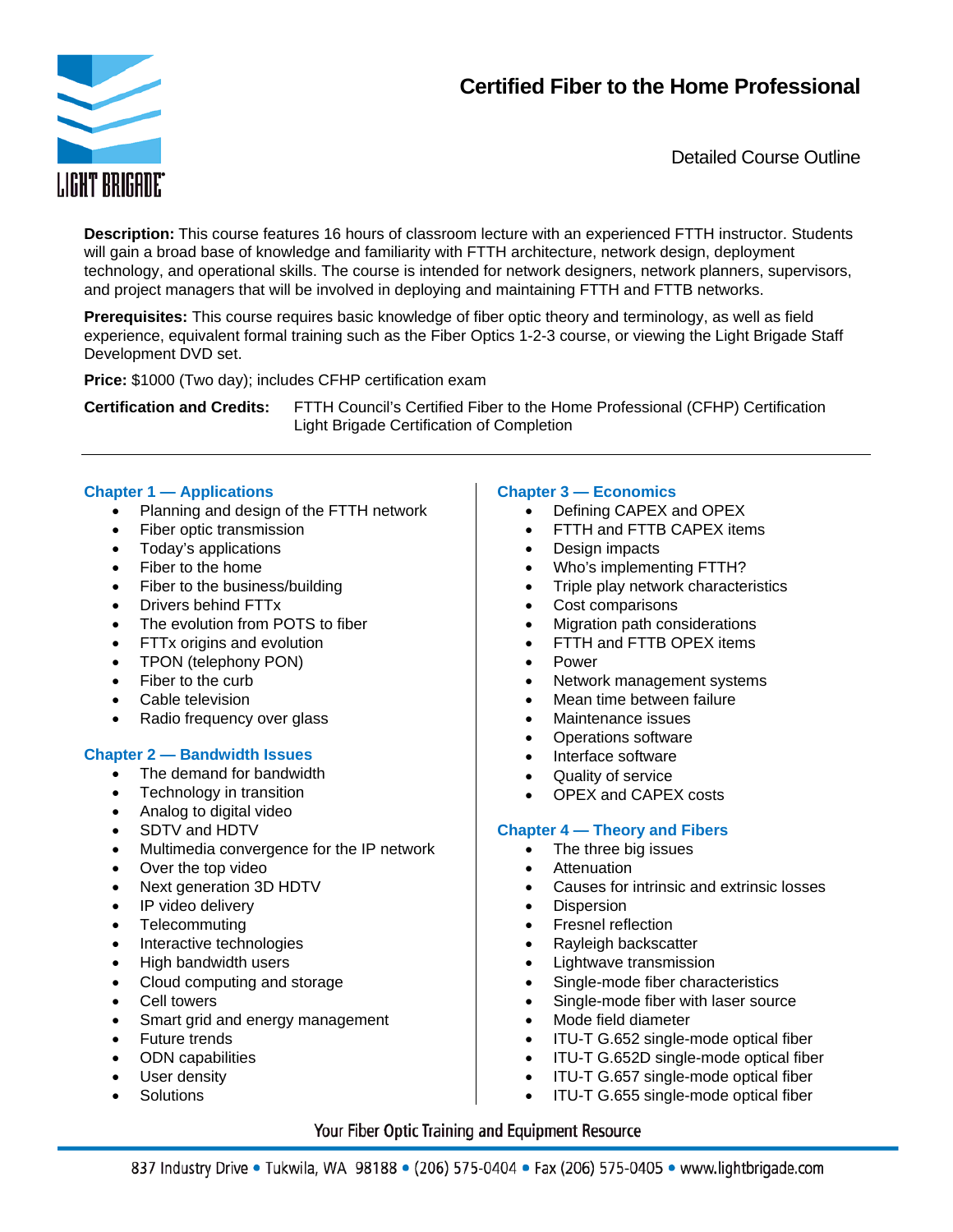#### **Chapter 5 — FTTH Standards**

- System standards
- TCP/IP
- MPEG IPTV
- Active Ethernet
- Full service access network
- ITU-T G.983 B-PON
- Asynchronous transfer mode (ATM)
- ITU-T G.984 G-PON
- IEEE 802.3ah EPON
- RF video overlay
- DOCSIS
- Radio frequency over glass
- Next generation networks
- ITU-T G.987 and G.988 10G-PON
- WDM options
- 40 GbE and 100 GbE
- Telcordia generic requirements
- Physical layer standards
- ITU-T G.652, G.655, and G.657
- ITU-T G.671
- Outside plant standards
- North American codes
- Proper aerial route planning and engineering
- TIA-568
- TIA-569

# **Chapter 6 — Network Topologies**

- The physical topologies
- Point to point topologies
- Star topology
- PON star configurations
- Reach extender
- Route redundancy
- Ring, mesh, and bus topology

# **Chapter 7 — Network components**

- Active devices
- Typical transmitter types
- Optical return loss and the ODN
- Erbium-doped fiber amplifiers
- **Photodetectors**
- OLTs and ONTs
- Fiber optic passive devices
- WDMs and PON systems
- Coarse, wide, and dense WDM
- PON configurations for WDM
- Filters and gratings
- Diplexers, triplexers, and quadplexers
- Splitters

Updated September 18, 2014

- Planar lightwave circuits
- Optical bands and windows
- Wavelength allocations

#### **Chapter 8 — Cables**

- FTTx distribution and drop cables
- Outside plant cables
- High fiber count cables
- Aerial fiber optic cables
- FTTx drop cables
- Indoor/outdoor cables
- FTTB/MDU premises installations
- Distribution cables
- Plenum, riser, and LSZH cables
- Fiber optic cable cordage
- Fiber and buffer color codes
- Cable handling
- FTTx installation disciplines

#### **Chapter 9 — Cable Management**

- Fiber optic interconnect hardware
- Outside plant cable management
- Patch panels
- Splice panels
- Optical entrance enclosures
- Distribution panels
- Fiber distribution hubs
- **•** Pedestals
- Vaults and handholes
- Splice closures
- Multiport service terminals
- Fiber transition terminals
- FTTB panels
- Cabinets for active Ethernet
- Cable storage methods
- Hardened connector slack storage
- Panel and closure issues

#### **Chapter 10 — Cable and Fiber Termination**

- Managing termination costs
- Splicing for the FTTx system
- Traditional splice scenarios
- Drop cable splicing
- **Extrinsic splice and connection attenuation**
- Fusion and mechanical splicing
- Ribbon splicing technology
- Pigtail splicing
- Splice protection
- Main connector components
- Fiber optic connector polishes
- Common FTTx connectors

• Fiber optic cleaning methods Attenuators and terminators

- Hardened connectors
- Small form factor LC connectors

Field terminable FTTH connectors

Multifiber connectors

Page 2 of 3 The Light Brigade, Inc.